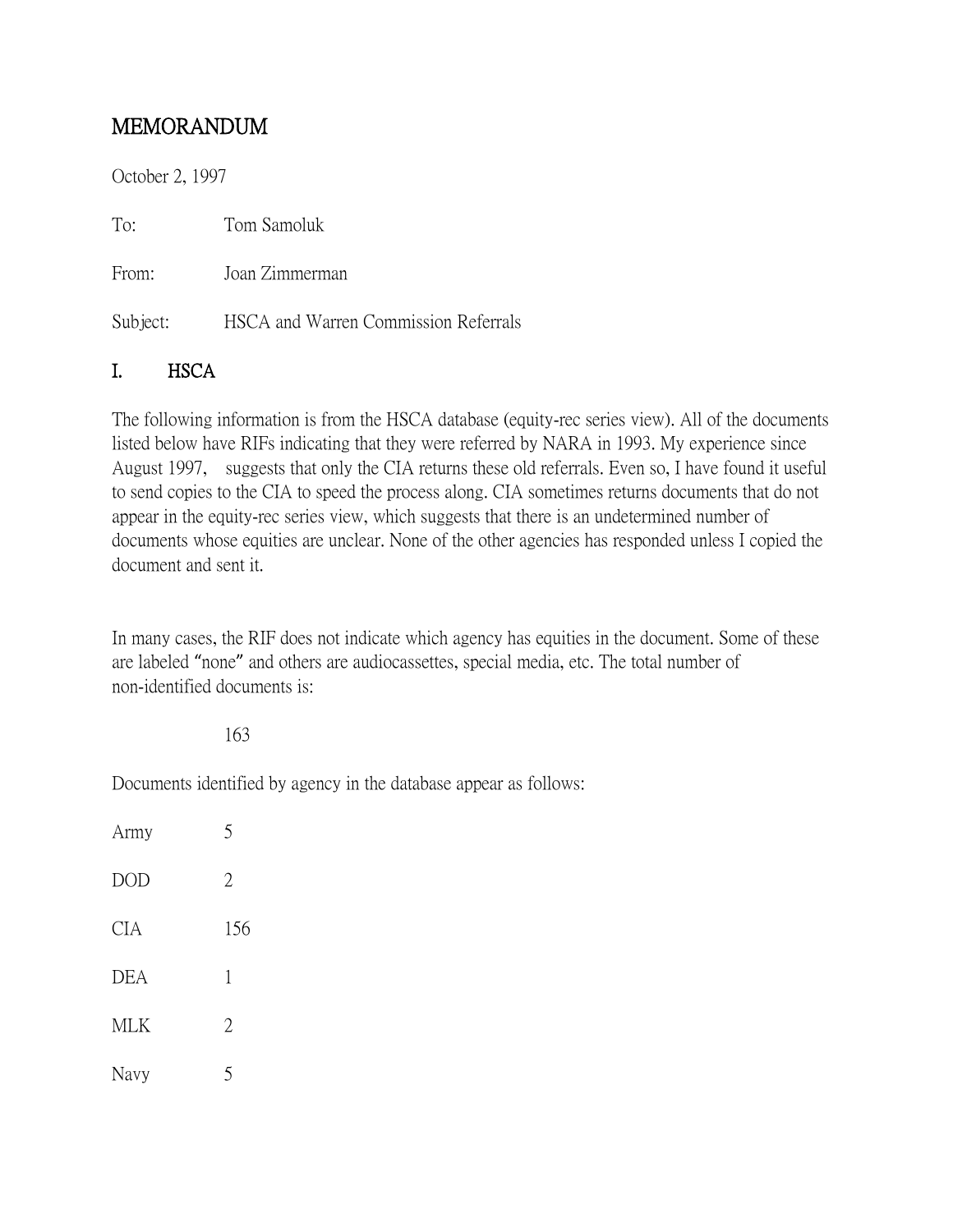| <b>NSA</b>  | 3           |
|-------------|-------------|
| <b>FBI</b>  | 255         |
| <b>DOJ</b>  | 4           |
| <b>IRS</b>  | 6           |
| <b>USIA</b> | 1           |
| FAA         | 1           |
| State       | 5           |
| <b>INS</b>  | $\mathbf 1$ |
| USMC 1      |             |
| HSCA 69     |             |
|             |             |

### TOTAL 680

(The CIA segregated collection, which Bob handles, totals 1061.)

## II. WARREN COMMISSION

I spoke with Steve Tilley this morning about Warren Commission referrals. He said that a few months ago, Brian had gone through 50 boxes containing documents that had never been referred.He placed green tabs on the documents needing action. Eric copied all of these documents and brought them back to ARRB to prepare them for referral. This is the only information I have on Warren Commission referrals.